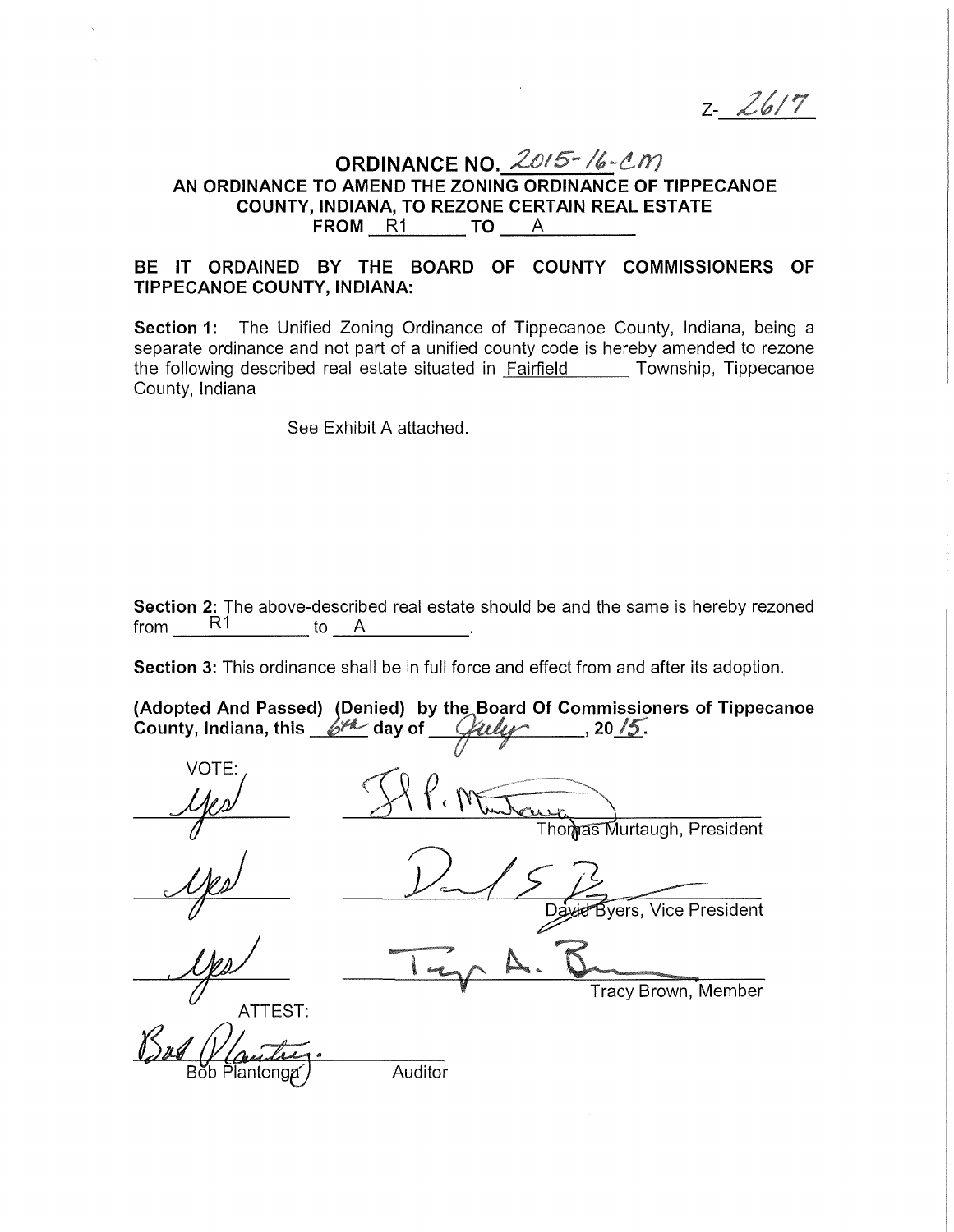#### **EXHIBIT A**

A part of the real estate conveyed to Horace A. and Geneva M. Hilt in Deed Record Book 316, Page 39 in the office of the Recorder of Tippecanoe County and being a part of the Longlois Reserve in Township 23 North, Range 4 West, Fairfield Township, Tippecanoe County, Indiana, more particularly described as follows:

Beginning on the West line of the Lot 1 of Longlois Reserve at the Northwesterly Right of Way of State Road 25 being marked by a concrete right of way marker; thence South 51 °39' 18" West along the Northeasterly Right of Way, a distance of 53.82 feet to a concrete Right of Way marker; thence North 38°37'53" West along the East Line of Springvale Cemetery a distance of 702.48 feet to an iron pipe; thence North 6°33 '07" East, a distance of 684.21 feet to a 5/8 inch diameter rebar with a plastic cap stamped "RWG 880043", hereafter called a standard monument; thence North 65°46'17" East, a distance of 406.42 feet to a standard monument on the West line of Lot 1 of Longlois Reserve; thence South 1°21 '00" East, along the West line of Lot 1 of Longlois Reserve, a distance of 1362.21 feet to the Point of Beginning, containing 10.505 acres, more or less.

The Bearings in this description are based on the West line of Lot 1 of Longlois Reserve being assumed North 1°21' West.

EXCEPT a part of a tract of land owned by Legado Development Group, LLC as recorded in Document Number 201313000305 in the Office of the Recorder of Tippecanoe County, Indiana (ORTCI), and being a part of the Longlois Reserve in Township 23 North, Range 4 West, Fairfield Township, Tippecanoe County, Indiana, described as follows: Beginning on the West line of Lot 1 of said Langlois Reserve at the Northwesterly right-of-way line of Schuyler Avenue; thence South 51° 38' 33" West (Bearings ore based on NAO 83} 55.68 feet along the Northwesterly right-of-way line of Schuyler Avenue to the East line of Springvale Cemetery; thence North 38° 17' 01" West 535.83 feet along the East line of Springvale Cemetery; thence North 70° 11' 12" East 233.59 feet; thence North 89° 03' 19" East 148.18 feet to the West line of Lot 1 of said Longlois Reserve; thence South 00° 56' 41" East 467.73 feet along the West line of Lot 1 of said Longlois Reserve to the Point of Beginning and containing 2.453 Acres.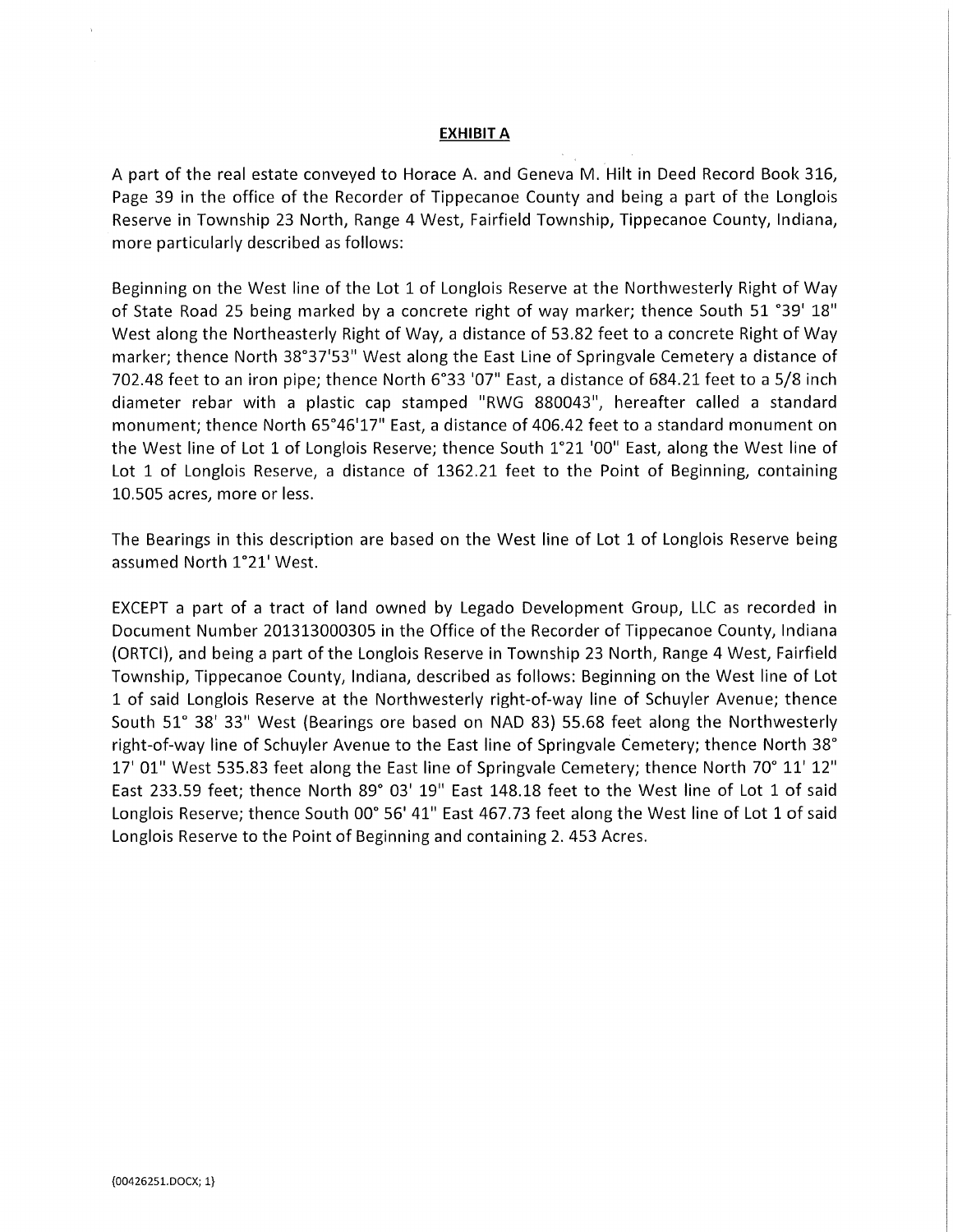THE .. :\_\_\_;.(/: I" *e a* Pf *an C-ommi66ion* 

of TIPPECANOE COUNTY

20 NORTH 3RD STREET LAFAYETTE, INDIANA 47901-1209

(765) 423-9242 (765) 423-9154 [FAX] www.tippecanoe.in.gov/ape

SALLIE DELL FAHEY EXECUTIVE DIRECTOR

June 18, 2015 Ref. No.: 15-123

Tippecanoe County Commissioners 20 North 3<sup>rd</sup> Street Lafayette, IN 47901

#### **CERTIFICATION**

RE: **Z-2617--ROLLING MAUL, LLC (GB to A):**  Petitioner is requesting rezoning of 5.992 acres of an 11.429 acre tract located at 2780 Conservation Club Road, Fairfield, Langlois Reserve (N1/2) 23-4.

Dear Commissioners:

As Secretary to the Area Plan Commission of Tippecanoe County, I do hereby certify that at a public hearing held on June 17, 2015 the Area Plan Commission of Tippecanoe County voted 10 yes - 0 no on the motion to rezone the subject real estate from GB to A Therefore, the Area Plan Commission of Tippecanoe County recommends to the Tippecanoe County Commissioners that the proposed rezoning ordinance be APPROVED for the property described in the attachment.

Public Notice has been given that this petition will be heard before the Tippecanoe County Commissioners at their July 6, 2015 regular meeting. Petitioners or their representatives must appear to present their case.

Sincerely,

media *(ULL Takey*<br>Sallie Dell Fahey<br>Executive Director

SDF/lmu

Enclosures: Staff Report & Ordinances

cc: David Bugay Gutwein Law Mike Wolf, Tippecanoe County Building Commissioner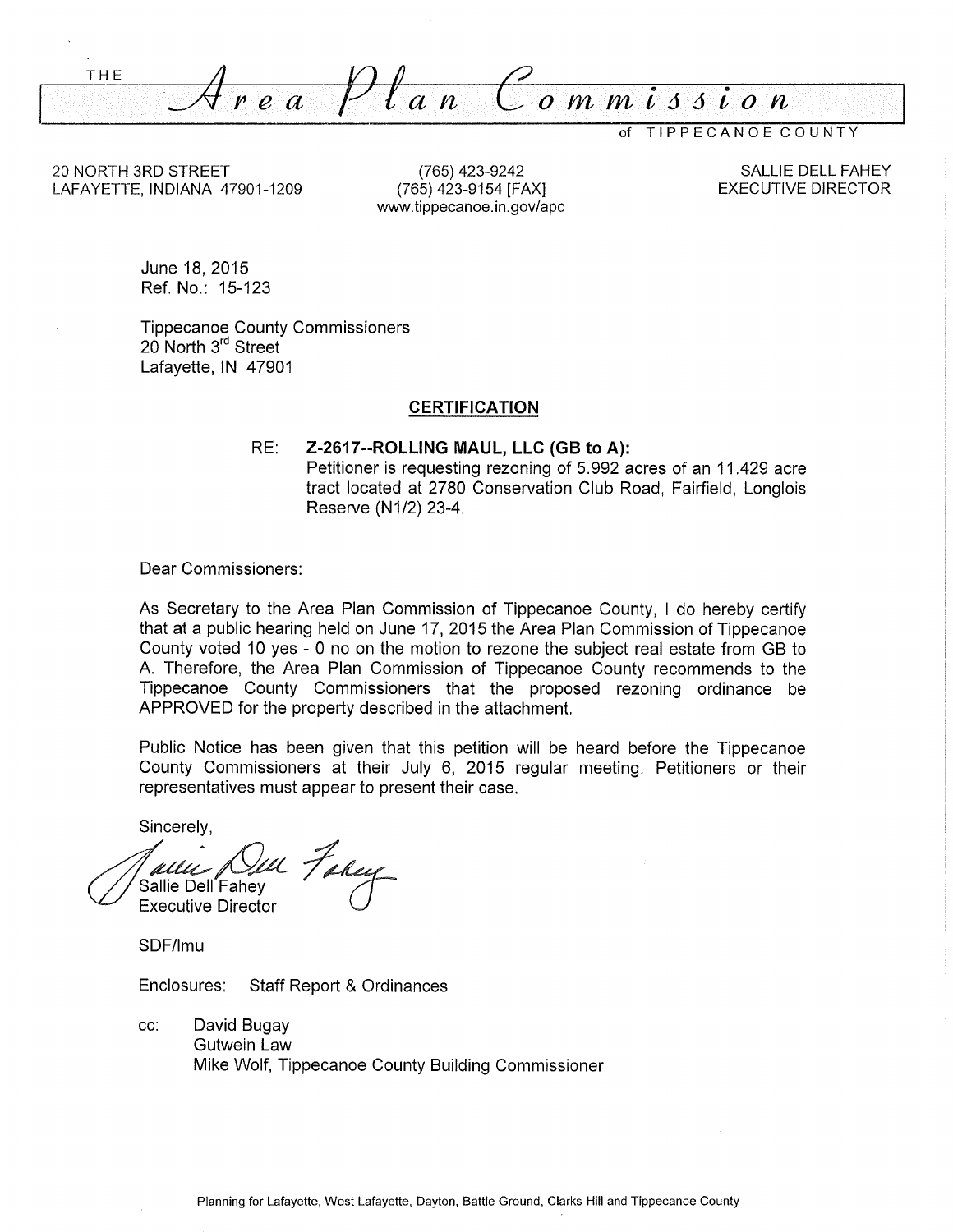Z-2617 ROLLING MAUL, LLC (GB to A)

STAFF REPORT June 11, 2015

 $\hat{\boldsymbol{\beta}}$ 

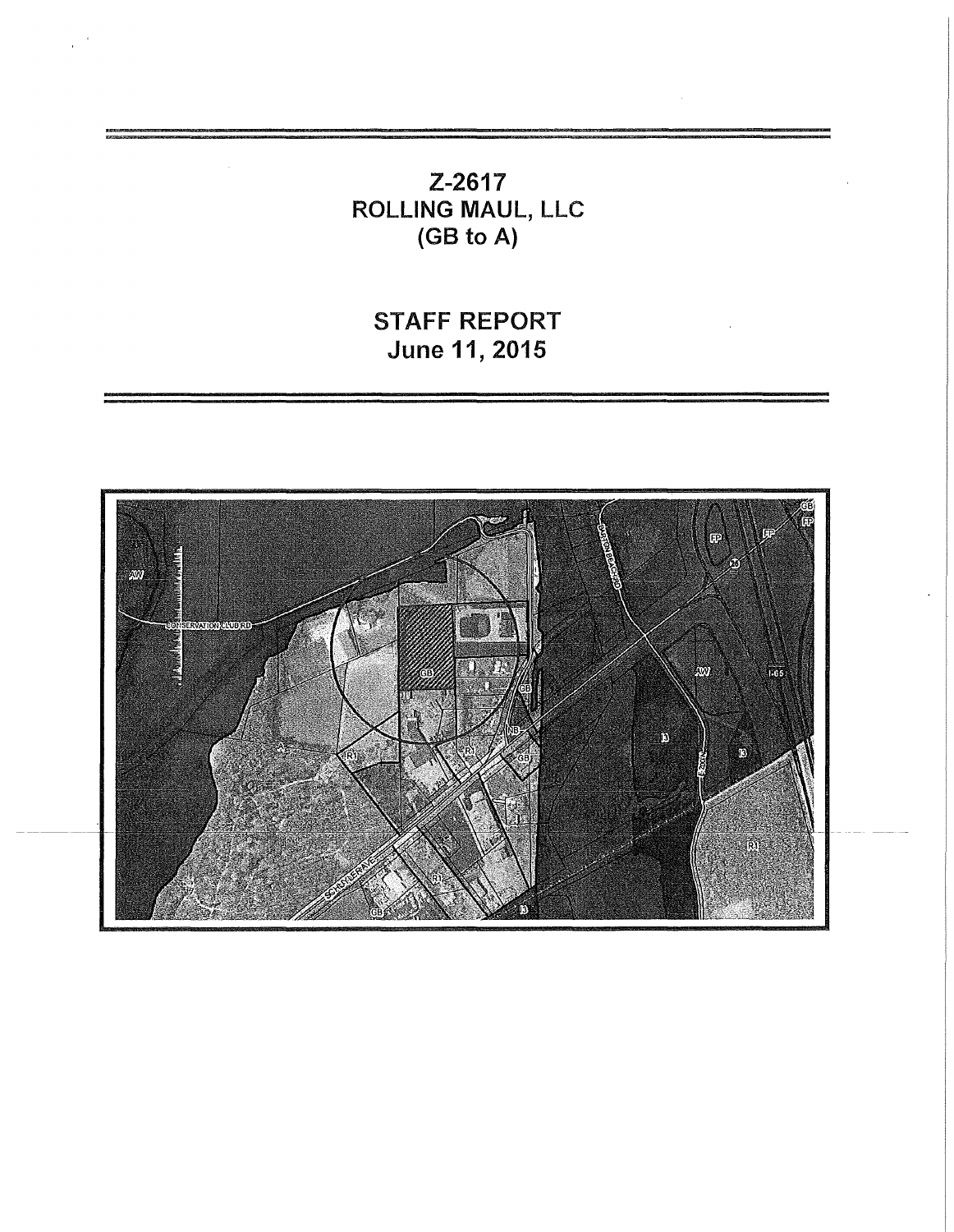Z-2617 ROLLING MAUL, LLC **GB TO A** 

# Staff Report June 11, 2015

# REQUEST MADE, PROPOSED USE, LOCATION:

Petitioner, with consent of its president David Bugay and represented by attorney Chris Shelmon of Gutwein Law, is requesting the rezoning of 5.992 acres from GB to A. If rezoned petitioner will seek a special exception for the expansion of Legacy Sports Club (SIC 7999), which is adjacent to the west. The site is landlocked and is due north of Pomp's Goodyear Tire repair (2700 Schuyler) and west of Brenneco Plumbing (2780 Conservation Club Road), Fairfield, Longlois Reserve (N1/2) 23-4. (For a conceptual layout of the proposed expansion of the sports club, see Z-2616.)

## ZONING HISTORY AND AREA ZONING PATTERNS:

The property has always been zoned General Business according to the earliest zoning maps. GB zoning is also located to the east and south. A small area of R1 zoning abuts to the southeast and A zoning is located to the north and west. (R1 zoning farther to the southwest, owned by petitioner's other corporation, is the subject of a rezone also on this agenda  $-$  Z-2616.)

# AREA LAND USE PATTERNS:

The site is currently covered in grass and unimproved. Land to the east is occupied by Brenneco Plumbing; Pomp's Goodyear Tire is located to the south. To the northwest is Legacy Sports Club and to the southeast are three residences that get access from  $\begin{array}{r} \text{Conservation Club Road.} \end{array}$ 

## TRAFFIC AND TRANSPORTATION:

The site has no frontage on a public road but petitioner owns additional land adjacent to the west where access will be gained. The entire sports club site will eventually have access from both Conservation Club Road and Schuyler Avenue.

#### ENVIRONMENTAL AND UTILITY CONSIDERATIONS:

Private septic and well will serve the site.

# STAFF COMMENTS:

Petitioner is seeking a rezone from GB to A to allow for the expansion of The Legacy Sports Club. A special exception in the GB zone could be filed in order to expand this use (SIC 7999 outdoor) but petitioner has chosen to keep all of the landholdings in the A zone and request special exception approval from the BZA for the entire site under one zoning district.

1